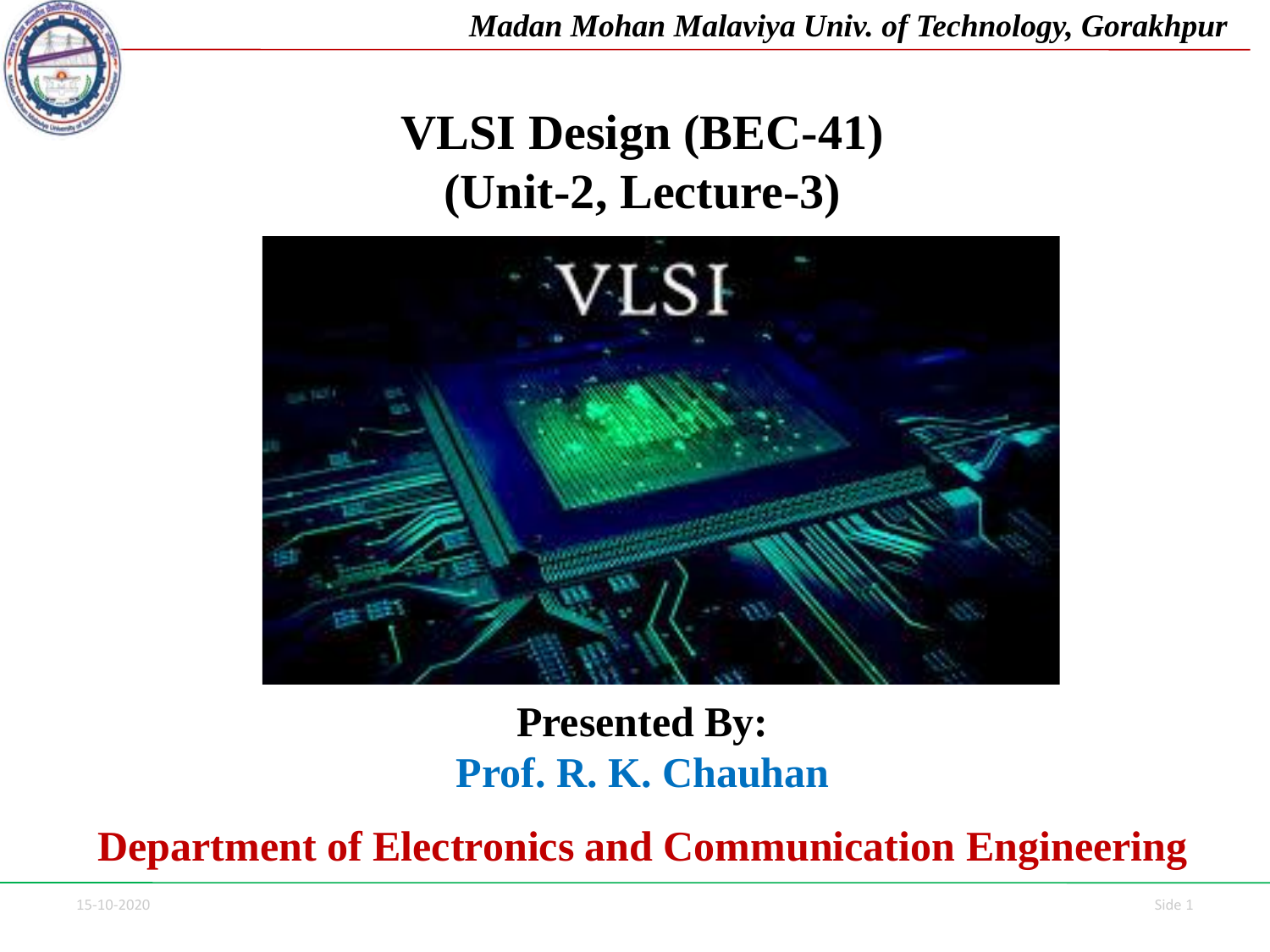

*Madan Mohan Malaviya Univ. of Technology, Gorakhpur*

#### **Resistive-Load Inverter**



**Fig.** Resistive load inverter

**Table:** Operating regions of the driver transistor in the resistive-load inverter.

| Input Voltage Range   Operating Mode               |         |
|----------------------------------------------------|---------|
| $V_{in}$ < $V_{T0}$                                | cut-off |
| $V_{T0} \leq V_{in} < V_{out} + V_{T0}$ saturation |         |
| $V_{in} \geq V_{out} + V_{TO}$                     | linear  |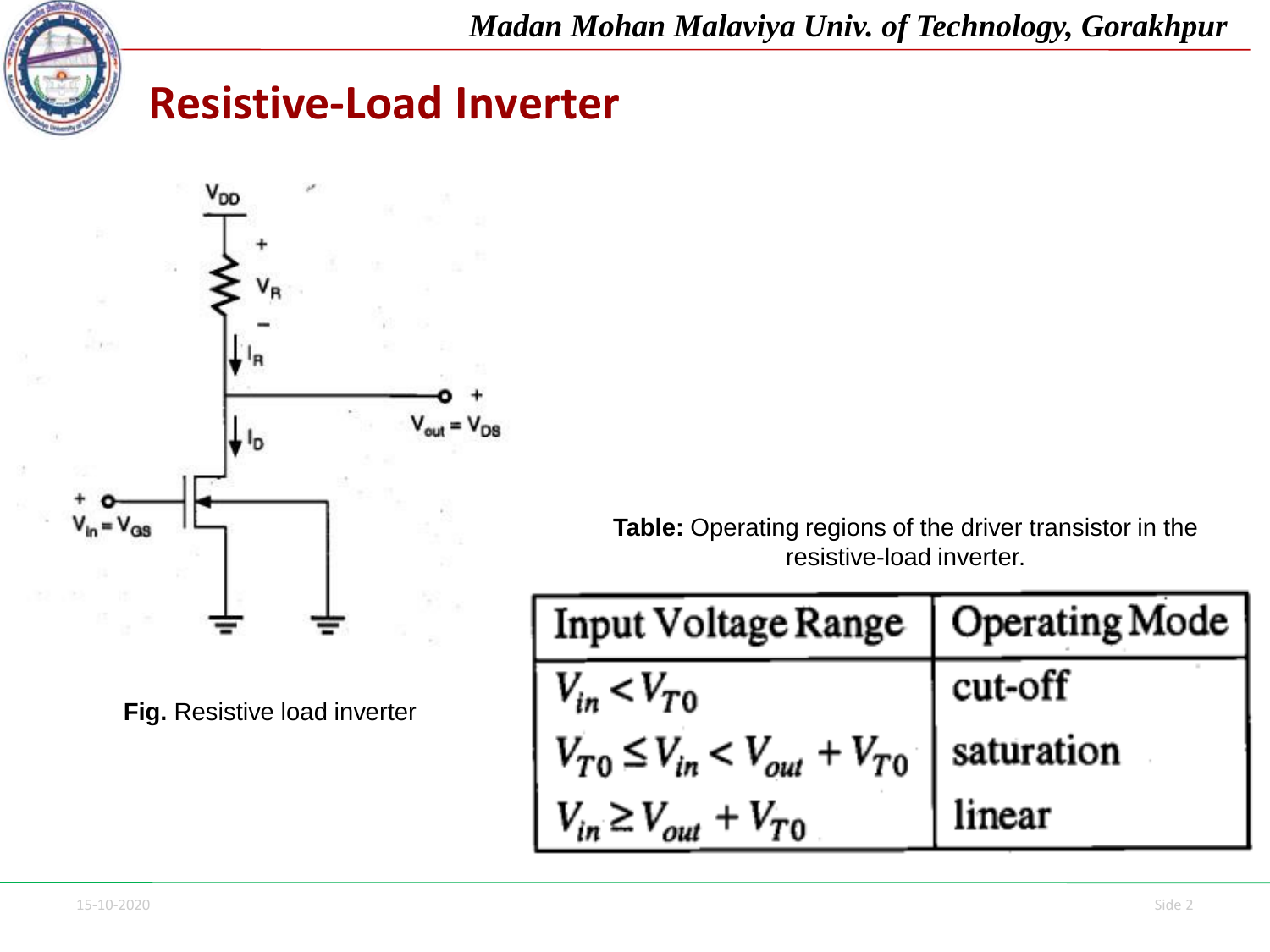

*Madan Mohan Malaviya Univ. of Technology, Gorakhpur*

#### **Resistive-Load Inverter**



**Fig.** Typical VTC of a resistive-load inverter circuit. Important design parameters of the circuit are shown in the inset.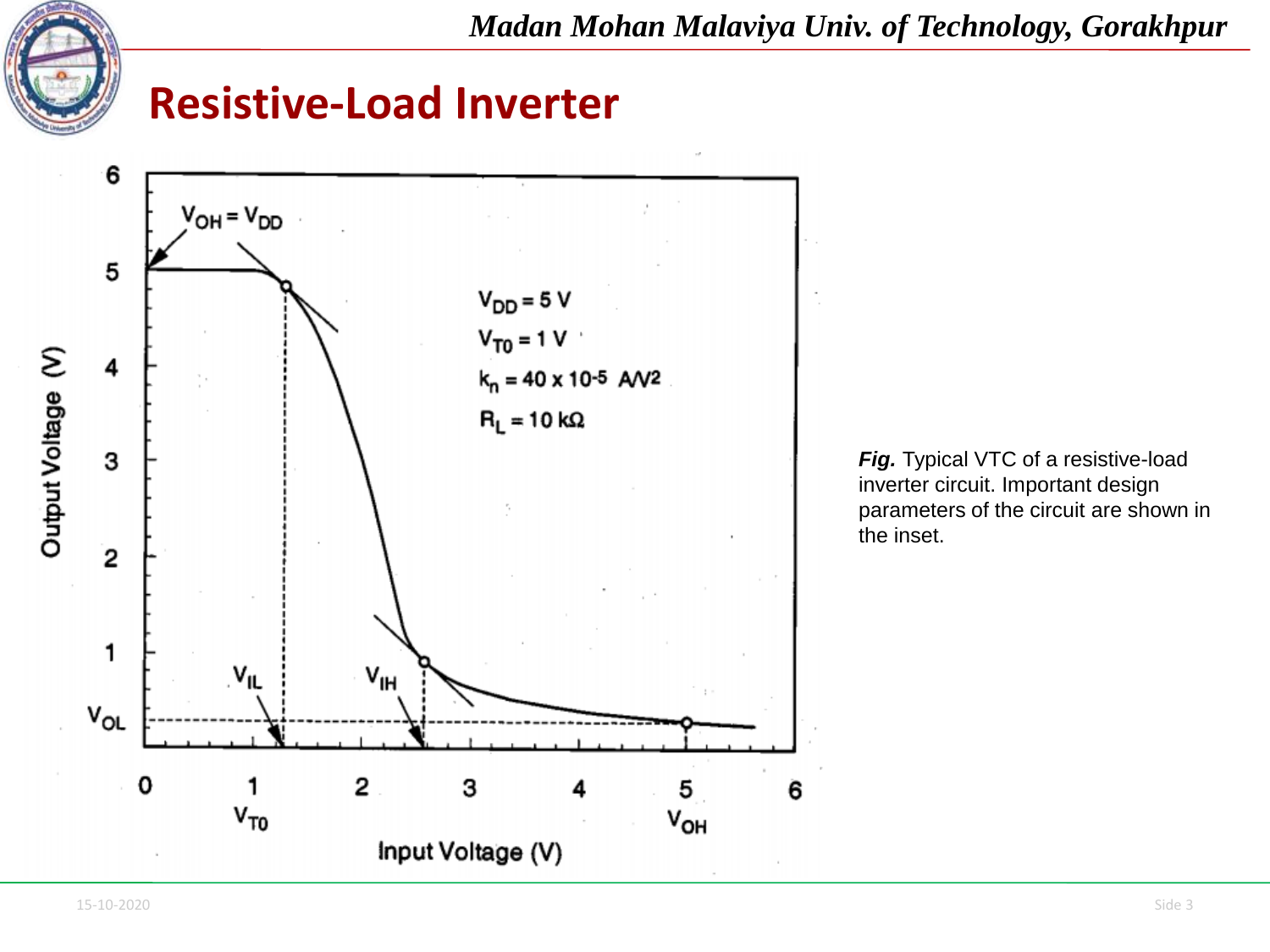# **Calculation of V<sub>OH</sub>**

First, we note that the output voltage  $V_{out}$  is given by

$$
V_{out} = V_{DD} - R_L \cdot I_R
$$

- When the input voltage  $V_{in}$  is low, i.e., smaller than the threshold voltage of the driver MOSFET, the driver transistor is cut-off.
- Since the drain current of the driver transistor is equal to the load current,  $I_R = I_D = 0.$
- It follows that the output voltage of the inverter under these conditions is:

$$
V_{OH} = V_{DD}
$$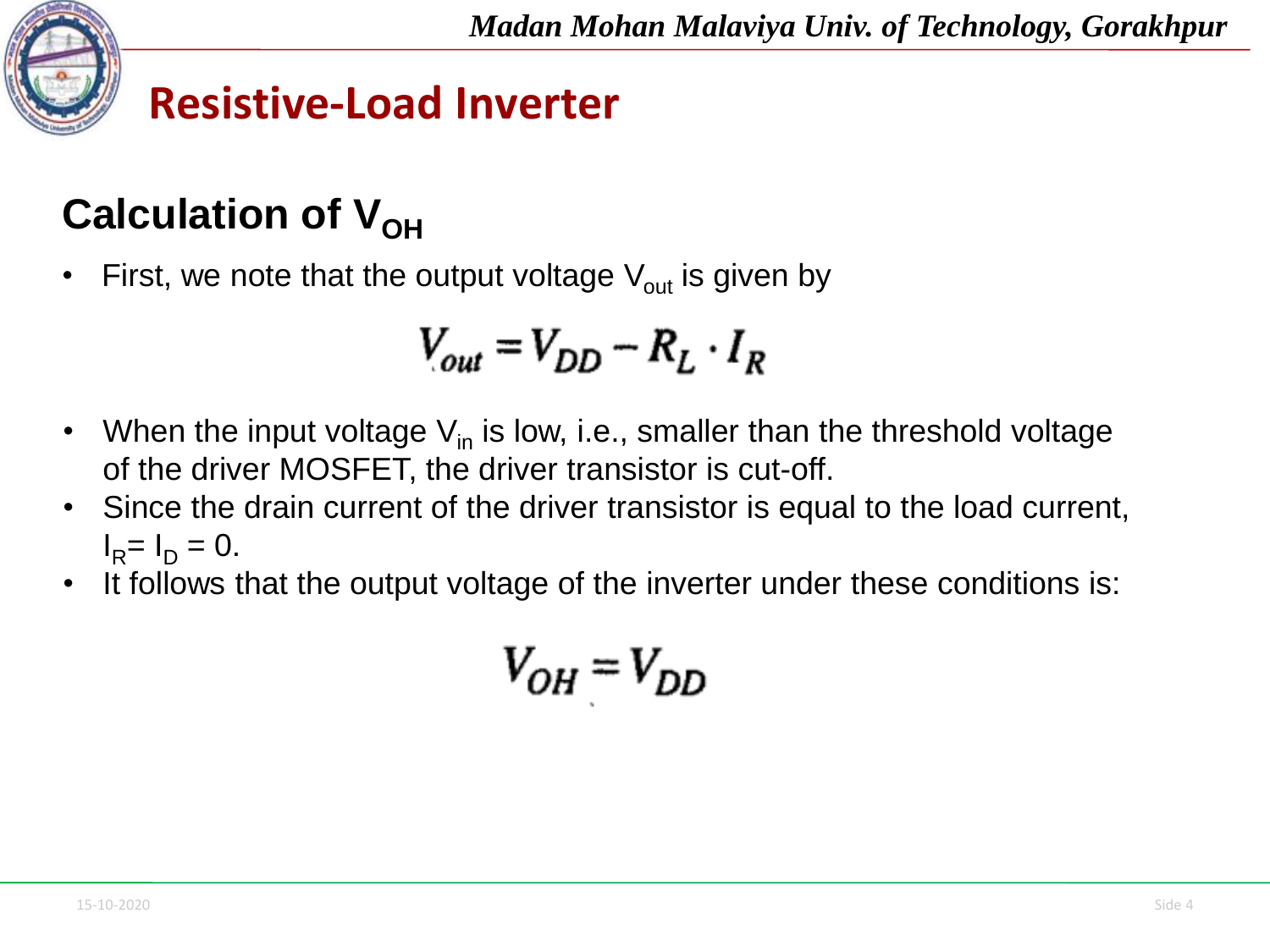

# **Calculation of V<sub>OL</sub>**

To calculate the output low voltage  $V_{\text{OL}}$ , we assume that the input voltage is equal to  $V_{OH}$  i.e.,  $V_{in} = V_{OH} = V_{DD}$ . Since  $V_{in} - V_{TO} > V_{OUT}$  in this case, the driver transistor operates in the linear region. Also note that the load current I<sub>R</sub> is:

$$
I_R = \frac{V_{DD} - V_{out}}{R_L}
$$
  

$$
\frac{V_{DD} - V_{OL}}{R_L} = \frac{k_n}{2} \cdot \left[ 2 \cdot (V_{DD} - V_{T0}) \cdot V_{OL} - V_{OL}^2 \right]
$$
  

$$
V_{OL}^2 - 2 \cdot \left( V_{DD} - V_{T0} + \frac{1}{k_n R_L} \right) \cdot V_{OL} + \frac{2}{k_n R_L} \cdot V_{DD} = 0
$$
  

$$
V_{OL} = V_{DD} - V_{T0} + \frac{1}{k_n R_L} - \sqrt{\left( V_{DD} - V_{T0} + \frac{1}{k_n R_L} \right)^2 - \frac{2 V_{DD}}{k_n R_L}}
$$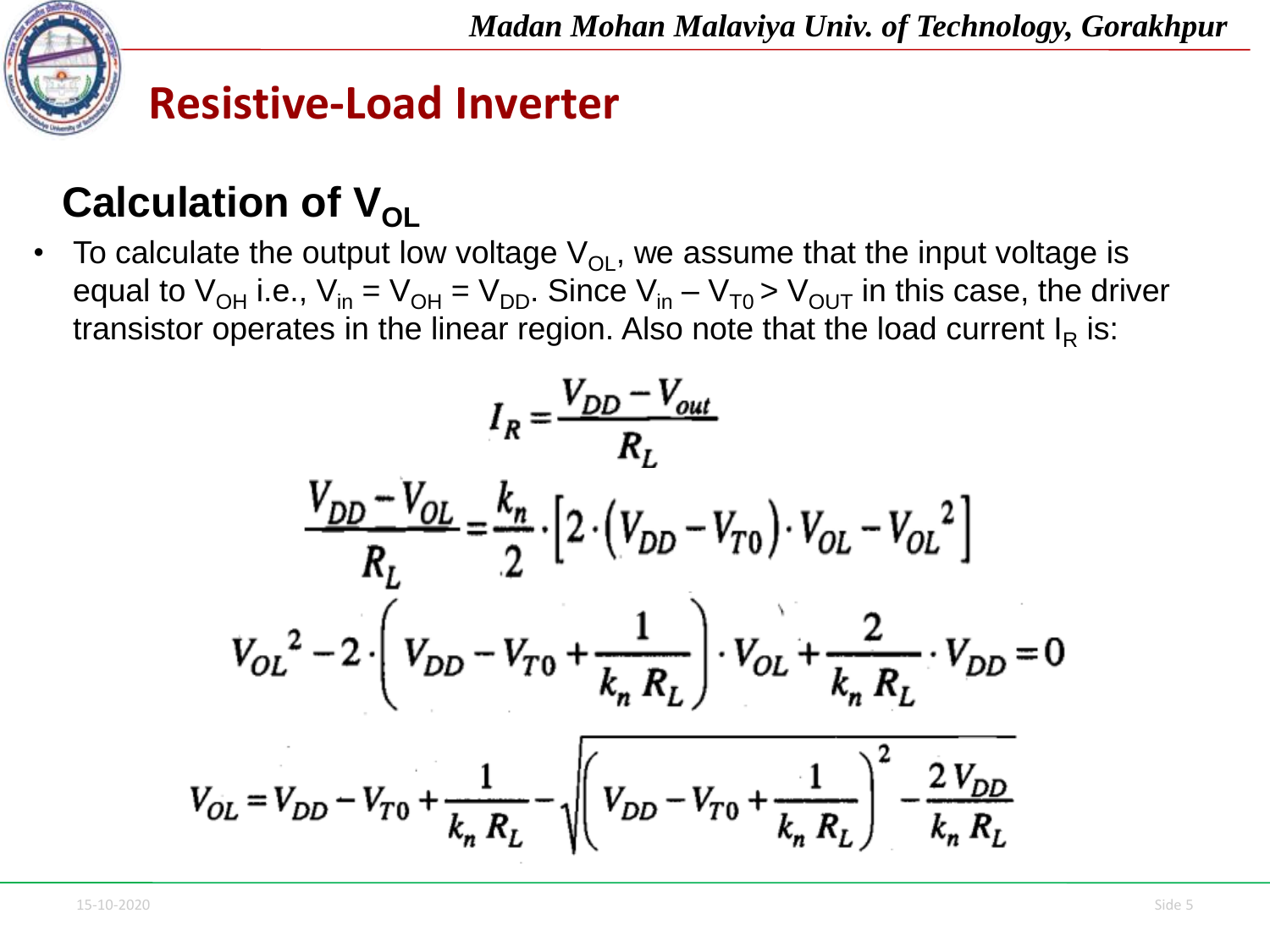

# **Calculation of V<sub>IL</sub>**

- By definition,  $V_{II}$  is the smaller of the two input voltage values at which the slope of the VTC becomes equal to  $(-1)$ , i.e.,  $dV_{\text{out}}/dV_{\text{in}} = -1$ .
- Simple inspection of VTC that when the input is equal to  $V_{IL}$ , the output voltage ( $V_{\text{out}}$ ) is only slightly smaller than  $V_{\text{OH}}$ .
- Consequently,  $V_{out}$   $V_{in}$   $V_{To}$ , and the driver transistor operates in saturation.

$$
\frac{V_{DD} - V_{out}}{R_L} = \frac{k_n}{2} \cdot (V_{in} - V_{T0})^2
$$

• To satisfy the derivative condition, we differentiate both sides of equation with respect to  $V_{in}$ , which results in the following equation:

$$
-\frac{1}{R_L} \cdot \frac{dV_{out}}{dV_{in}} = k_n \cdot (V_{in} - V_{T0})
$$
  
  $V_{IL} = V_{T0} + \frac{1}{k_n R_L}$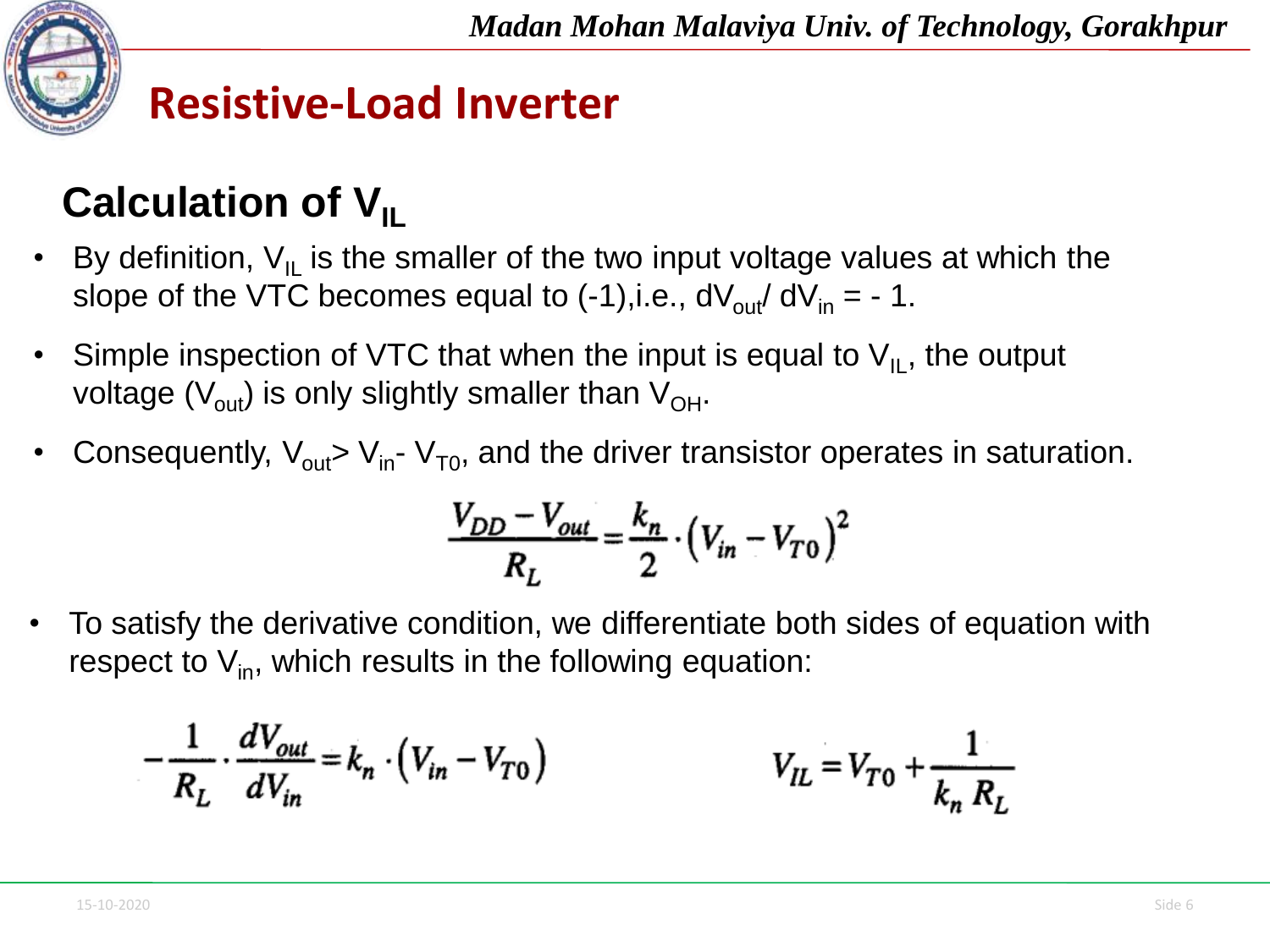

# **Calculation of V<sub>IH</sub>**

- $V_{\text{IH}}$  is the larger of the two voltage points on VTC at which the slope is equal to  $(-1)$ .
- When the input voltage is equal to  $V_{\text{IH}}$ , the output voltage  $V_{\text{out}}$ , is only slightly larger than the output low voltage  $V_{\text{OL}}$ .
- Hence,  $V_{\text{out}} < V_{\text{in}} V_{\text{To}}$ , and the driver transistor operates in the linear region.

$$
\frac{V_{DD} - V_{out}}{R_L} = \frac{k_n}{2} \cdot \left[ 2 \cdot \left( V_{in} - V_{T0} \right) \cdot V_{out} - V_{out}^2 \right]
$$

Differentiating both sides with respect to  $V_{in}$ , we obtain:

$$
-\frac{1}{R_L}\cdot\frac{dV_{out}}{dV_{in}} = \frac{k_n}{2}\cdot\left[2\cdot\left(V_{in} - V_{T0}\right)\cdot\frac{dV_{out}}{dV_{in}} + 2\,V_{out} - 2\,V_{out}\cdot\frac{dV_{out}}{dV_{in}}\right]
$$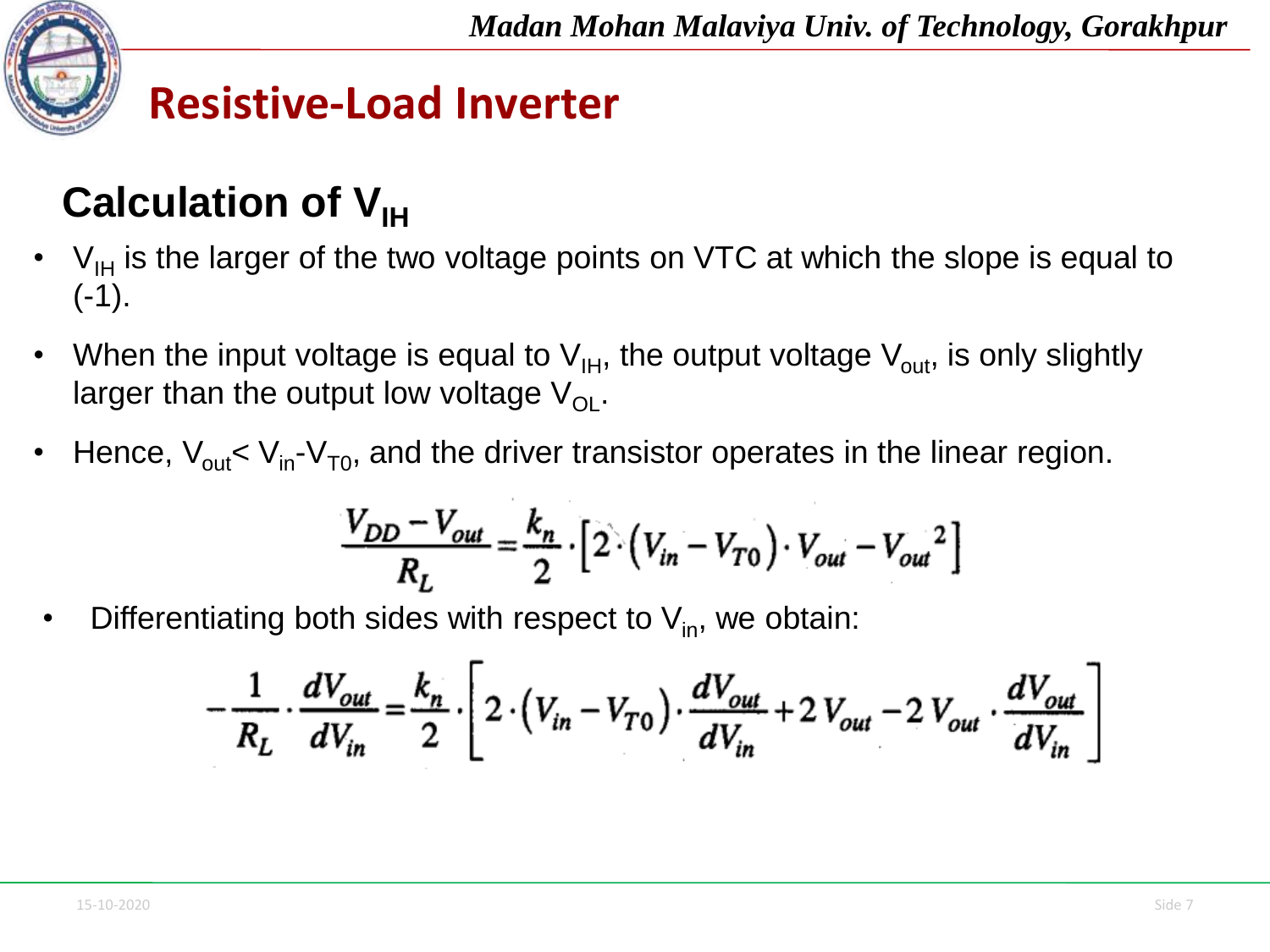

### **Calculation of V<sub>IH</sub> (Continued..)**

• Next, we can substitute  $dV_{out}/dV_{in} = -1$  into previous equation, since the slope of the VTC is equal to (-1) also at  $V_{in} = V_{IH}$ 

$$
-\frac{1}{R_{L}} \cdot (-1) = k_{n} \cdot \left[ (V_{IH} - V_{T0}) \cdot (-1) + 2 V_{out} \right]
$$
  

$$
V_{IH} = V_{T0} + 2 V_{out} - \frac{1}{k_{n} R_{L}}
$$
  

$$
\frac{V_{DD} - V_{out}}{R_{L}} = \frac{k_{n}}{2} \cdot \left[ 2 \cdot \left( V_{T0} + 2 V_{out} - \frac{1}{k_{n} R_{L}} - V_{T0} \right) \cdot V_{out} - V_{out}^{2} \right]
$$
  

$$
V_{out} (V_{in} = V_{IH}) = \sqrt{\frac{2}{3} \cdot \frac{V_{DD}}{k_{n} R_{L}}} \qquad V_{IH} = V_{T0} + \sqrt{\frac{8}{3} \cdot \frac{V_{DD}}{k_{n} R_{L}} - \frac{1}{k_{n} R_{L}}}
$$